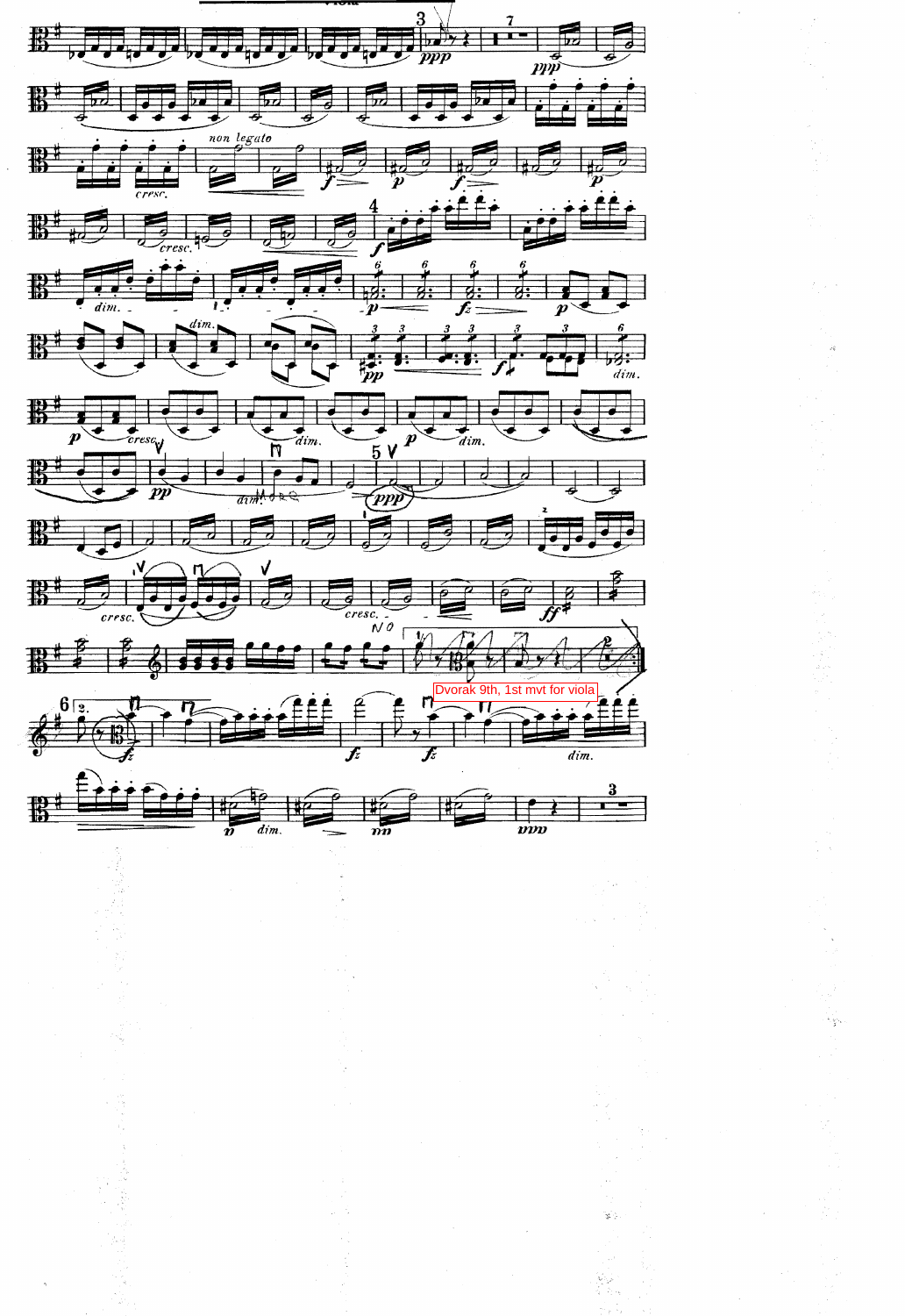

 $\ell \sim \sqrt{2\pi} \omega_0$ 学习 异核素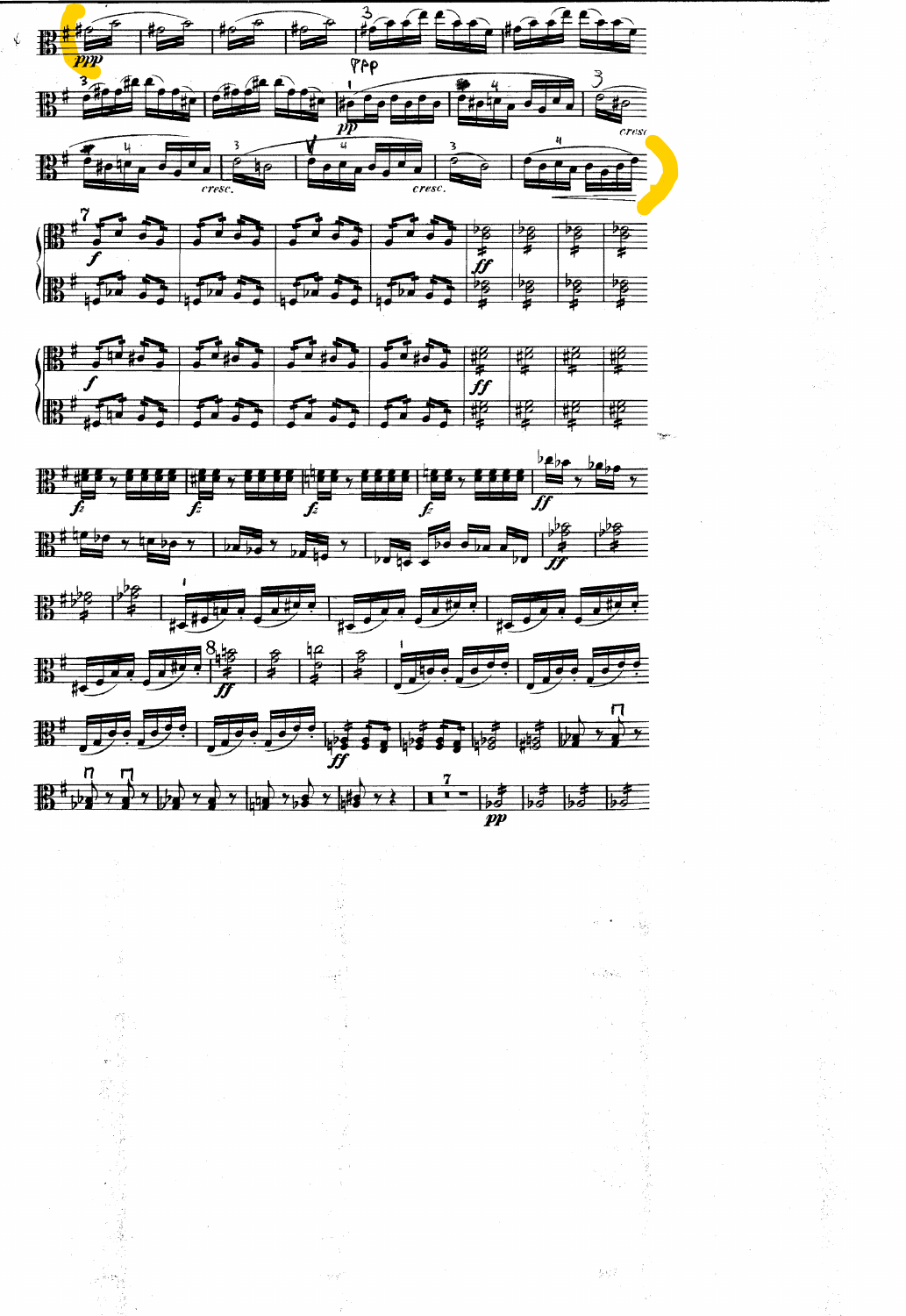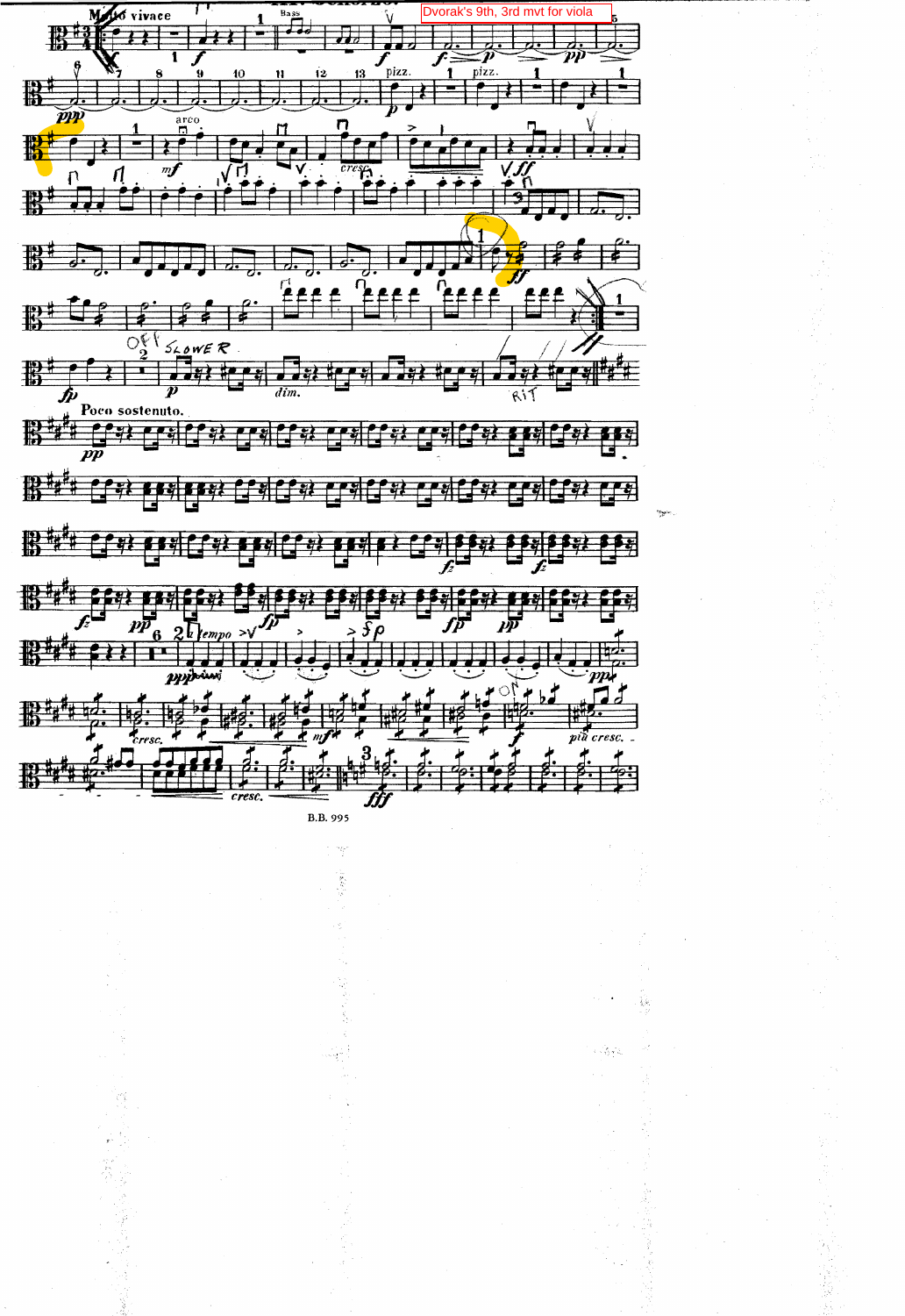